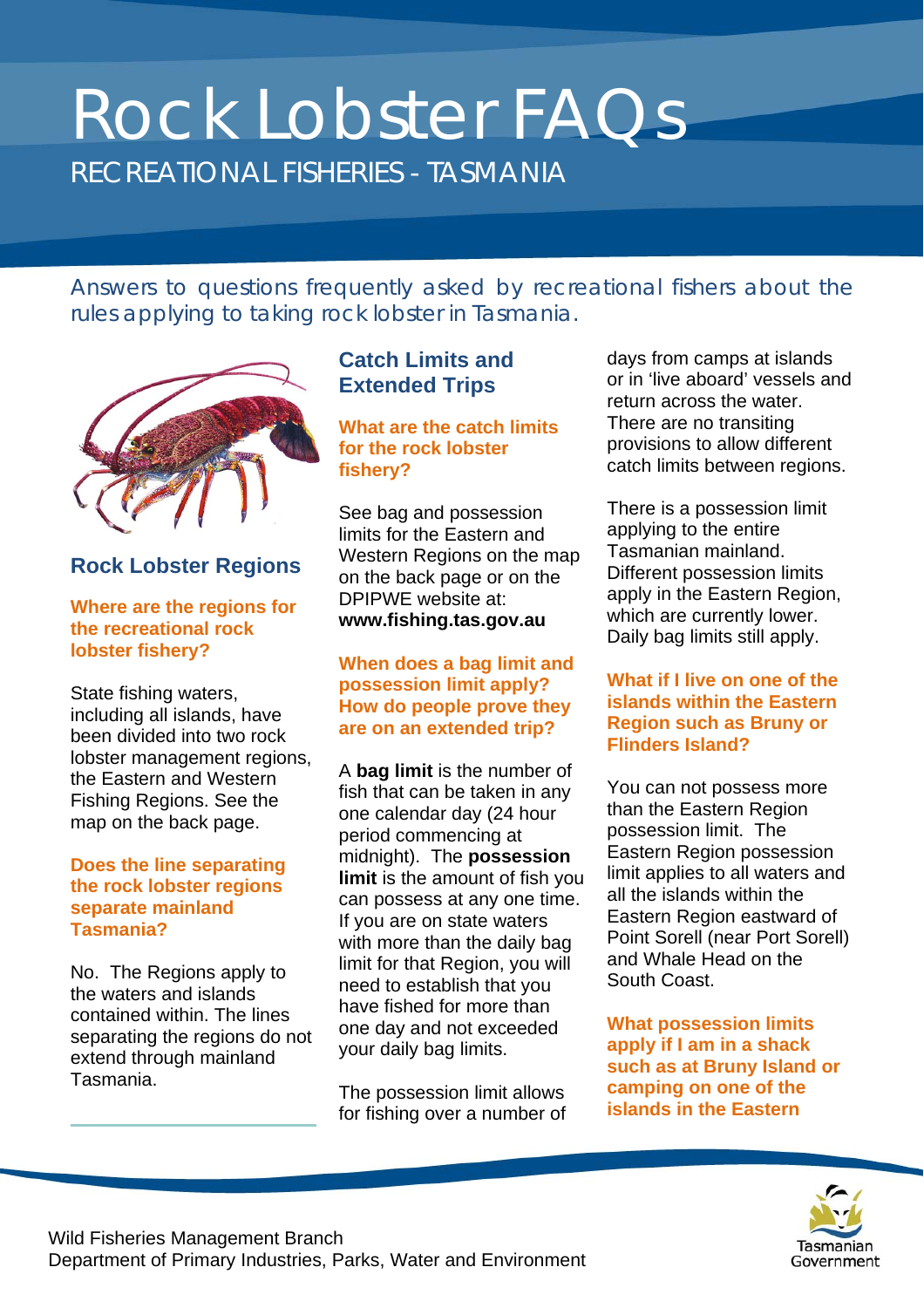#### **Region like. Clarke or Schouten Island and I also have rock lobster at home on mainland Tasmania such as Launceston or Hobart?**

While you are in your shack or camp, as you are in the Eastern Region you may possess the amount for the rock lobster Eastern Region possession limit. This can includes caufed fish. You may possess rock lobster in your home on mainland Tasmania providing that the number you possess in the Eastern Region and anywhere else in Tasmania does not exceed the mainland possession limit.

#### **What if I live on mainland Tasmania on the East Coast such as at St Marys, and I tow my boat to the West Coast to fish?**

The Western Region daily bag limit applies, as you are fishing the Western Region as does the Western Region possession limit. Eastern Region limits do not apply as you will not be in that region, so if you fish longer than a day and have not exceeded the daily bag limits you should abide by the Western Region possession limit. This includes the number of rock lobster you possess anywhere in Tasmania such as in your freezer at home and those that you possess driving back to your home.

#### **What if I fish in the Western Region and want to return on water through to the**

## **Eastern Region? Do the Eastern limits apply?**

Yes. While you are in the Western Region you can have rock lobster numbers within the bag possession and boat limit that apply to the Western Region. Once you cross into the Eastern Region, you must keep within the Eastern Region limits.

#### **Why aren't arrangements in place to allow Western Region catch limits to be taken across the Whale Head boundary into the Eastern Region?**

Transiting arrangements between Regions were considered during the rock lobster review but were not introduced because any rules would have been complicated and increased policing costs and compliance risks. Regional management was a less restrictive way of applying the limits needed to address East Coast stock issues.

Some fishers have indicated that the different catch limits and boundaries associated with the South Coast may encourage them to take compliance risks or have to 'throw fish back'. Fishers should plan their fishing so they don't find themselves in a position where they need to release catch. You are allowed to dismember and eat one rock lobster per licensed fisher, and that these are included in the daily bag limits.

Although catch rates may be

relatively high on the South Coast, management measures are designed so catch is limited on the East Coast including the South East and that these measures are less restrictive than if applied statewide.

# **Possession Limit for Non Fishers**

See the back page and **www.fishing.tas.gov.au** for information on possession limits for non-fishers.

# **Special Rock Lobster Licence**



Special rock lobster licences are only issued for the Western Region and allows a slightly higher possession limit for a 14 day period. The licensee cannot fish for rock lobster in the Eastern Region during the 14 day period of the licence.

#### **How do I apply for a special rock lobster licence?**

A recreational fisher who holds a rock lobster licence (either rock lobster dive, ring or pot) may apply for only one 14 day special rock lobster licence per season in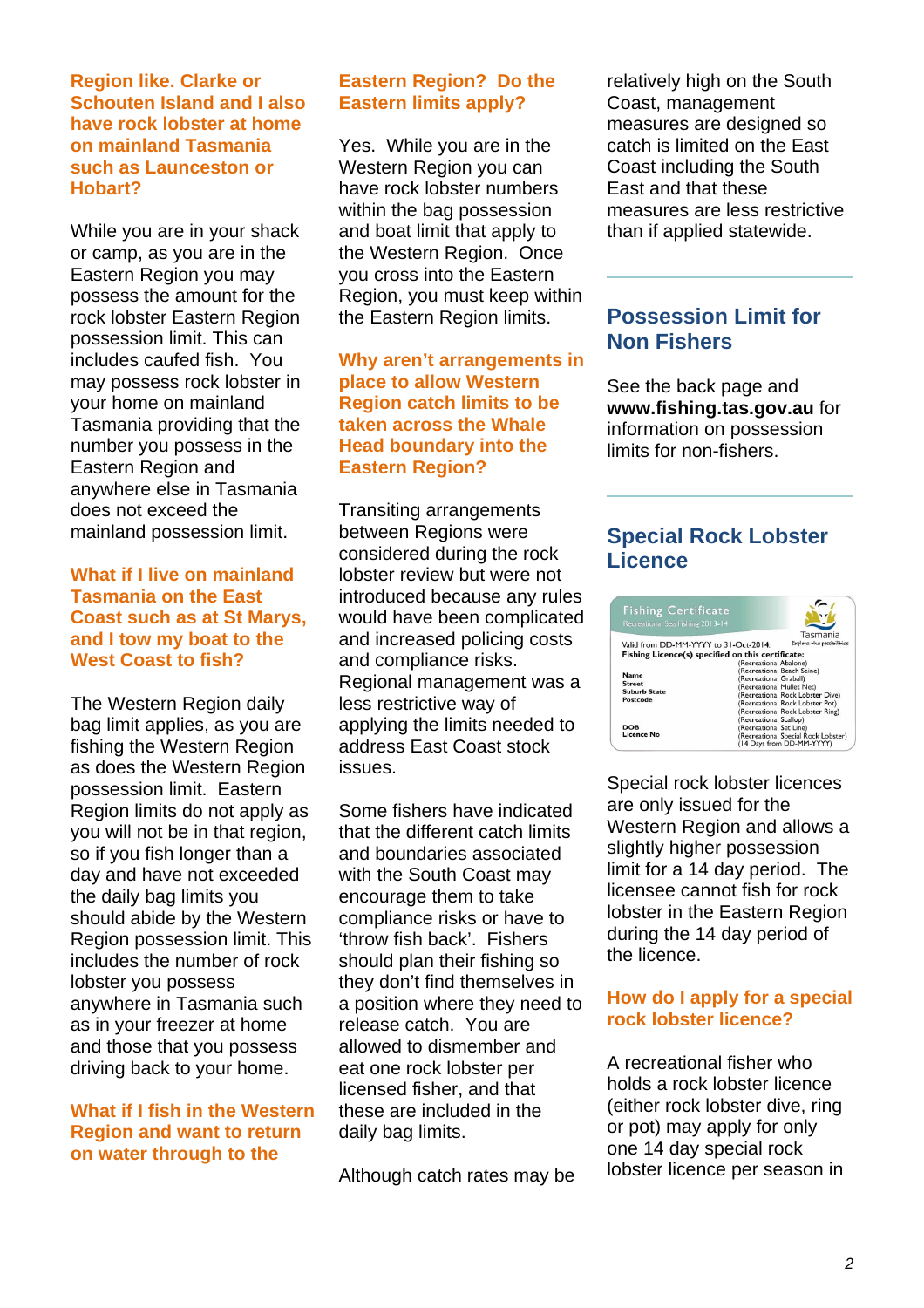the Western Region. You can buy this licence online or from Service Tasmania. The person applying nominates the 14 day period.

#### **What happens if I buy a special licence and then I can't fish during the nominated 14 day period?**

You may cancel or amend your special rock lobster licence at Service Tasmania or online **prior** to the commencement of the 14 day licence period. Once the licence period has started you can't amend your licence and you can't fish for rock lobster in the Eastern Region.

#### **Can I still go out in a boat in the Eastern Region during the 14 day period of my special licence?**

Yes, you can fish for other species, however you cannot use any rock lobster gear or fish for rock lobster.

# **Boat Limits**

There are limits on the number of rock lobster that can be on a boat. See the current boat limits for each region on the back page.

**Eastern Region –** A person in charge of a vessel in the Eastern Region must ensure that not more than the nominated boat limit for rock lobster are on the vessel. An extended fishing trip limit (more than 24 hours) also applies.

**Western Region –** A person in charge of a vessel in the Western Region must ensure that not more than the nominated boat limit for rock lobster are on the vessel. An extended fishing trip limit (more than 24 hours) also applies.

#### **Who is responsible for ensuring the boat limits are adhered to?**

The person in charge of the vessel.

# **Boat Gear Limits**

Boat gear limits apply to the number of rock lobster rings and pots that can be possessed or used from a boat. See the current boat gear limits at **www.fishing.tas.gov.au.**

#### **Who is responsible for ensuring the boat gear limits are adhered to?**

The person in charge of the vessel.

#### **Does the boat gear limit include the pots set in the water?**

Yes.

#### **What happens if another person uses the boat including taking charge of the vessel and starting a new fishing trip?**

The boat gear limit includes all rock lobster pots being used from the vessel.

Irrespective of who uses the vessel not more than the total number of pots for that gear limit can be used at any one time.

#### **How do boat gear limits work if a boat is shared and different people operate the boat?**

If a person in charge of a boat has set or allowed to be used the full boat gear limit from the boat during a fishing trip, they cannot use, set or allow to be used any more rock lobster pots until a number of pots have been retrieved and removed from State waters. If one of these pots are taken back to land, then the boat can take a 'new' fisher out to set their pot.

#### **Why are there boat limits?**

The introduction of boat limits aims to confine noncommercial fishing activities within the spirit of recreational fishing. This type of fishing should reflect a non-commercial fishing operation that does not provide significant opportunities for illegal fishing.

Boat limits are intended to limit the overall recreational fishing catch and prevent the circumvention of personal daily bag limits or possession limits by individual fishers through the carrying of nonfishing crew in a boat. The individual gear, bag and possession limits still apply.

Boat limits can also be a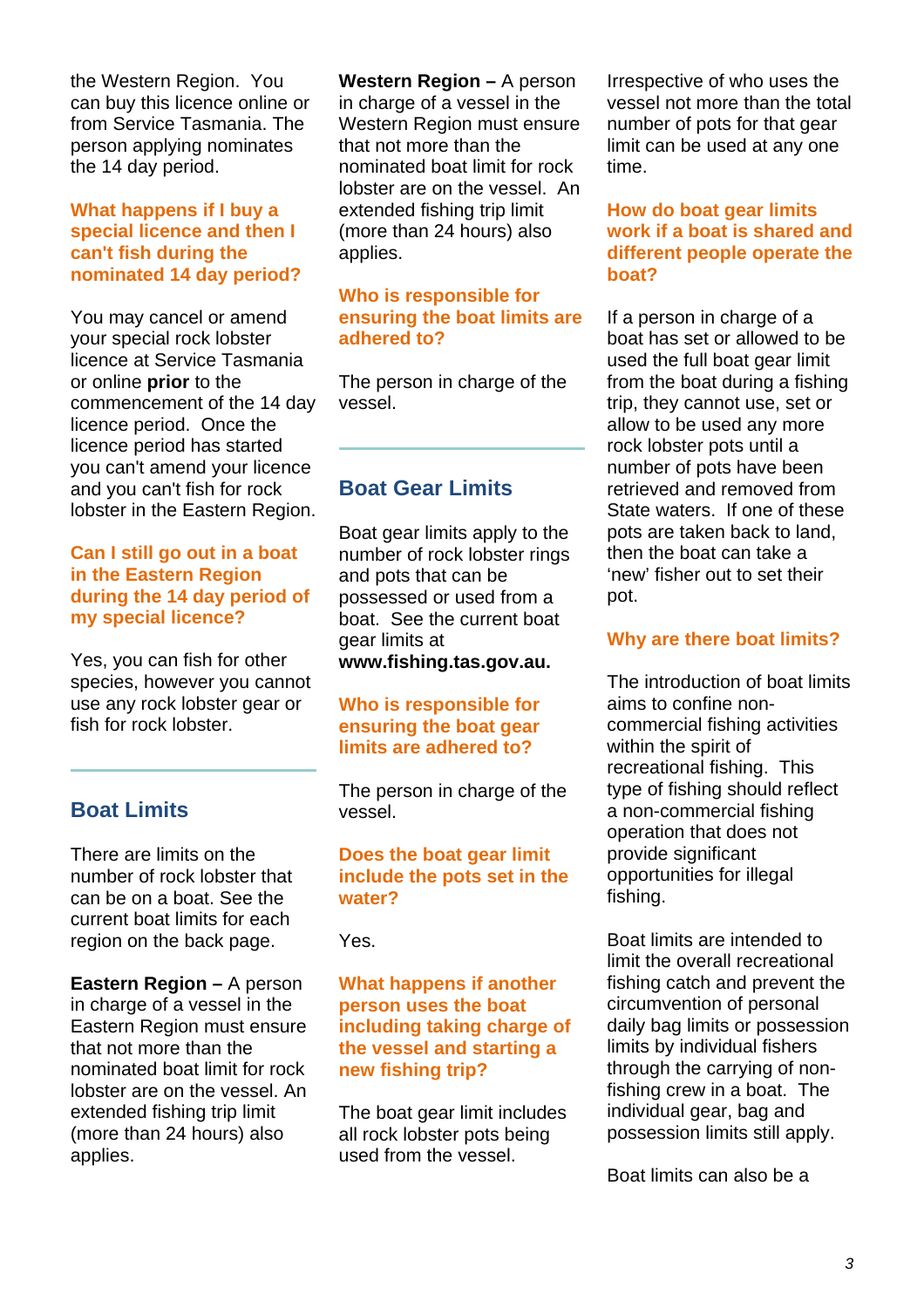useful management tool as they provide the capacity to limit the potential for localised depletion. Localised depletion can occur as a consequence of the fishing impact of vessels with a large number of fishers on-board, whether from charter or private vessels.

In the case of these vessels, such limits are appropriate as the expertise of the vessel operator associated with modern fishing and navigational aids potentially increases the amount of catch.

# **Hauling Pots**



#### **What happens if the weather is too rough and I cannot retrieve my pot?**

Your safety is important. If you cannot retrieve your gear due to bad weather, wait until the weather improves. If it will be more than 48 hours, phone Fishwatch on 0427 655 557 and provide your details including your licence number.

#### **Can someone set or pull my rock lobster pot without me on the boat?**

No.

## **Do I have to set or pull my own pot?**

The licence holder or aboriginal fisher must be participating in the fishing activity. For example a light bodied person or a person with a disability may need assistance in pulling or setting their gear.

You need to consider that a person in control of fishing gear may be deemed in possession of that gear. Therefore a person could be considered to be using excess gear if they are controlling gear that is owned by someone else. Reasonable discretion and practicality should apply.

#### **Can fishers share rock lobster pots by changing the marker buoy on a pot that was previously set by another person?**

First, you must ensure that the licence holder is on board the boat when the pots are possessed on the boat or being set or retrieved. A fisher can retrieve their rock lobster pot and remove their marker buoys. Another fisher can then set the rock lobster pot using their marker buoys.

#### **Can both rock lobster rings and pots be used from the same boat?**

Irrespective of the size of the vessel, private or charter, boat operators can carry the full boat gear limit of both pots and rings.

# **Size Limits**

The minimum legal size that applies for rock lobster is the length of the carapace or shell – see current size limits.at

#### **www.fishing.tas.gov.au.**

The length is obtained by measuring the rock lobster from the gap between the antennal horns to the rear of the carapace.



Free rock lobster measuring gauges are available at Service Tasmania. They are also available from the Fishcare Tasmania trailers. Metal gauges can also be purchased from tackle shops.

#### **When do I need to measure and release undersize rock lobster?**

It is illegal to take or possess undersize rock lobster. Obviously, at times you will catch an undersize fish, so you should release it as soon as practical such as when you pull your pot and there are undersize rock lobster. Release them as quickly and gently as soon as you can over the reef area they were taken from. Do not throw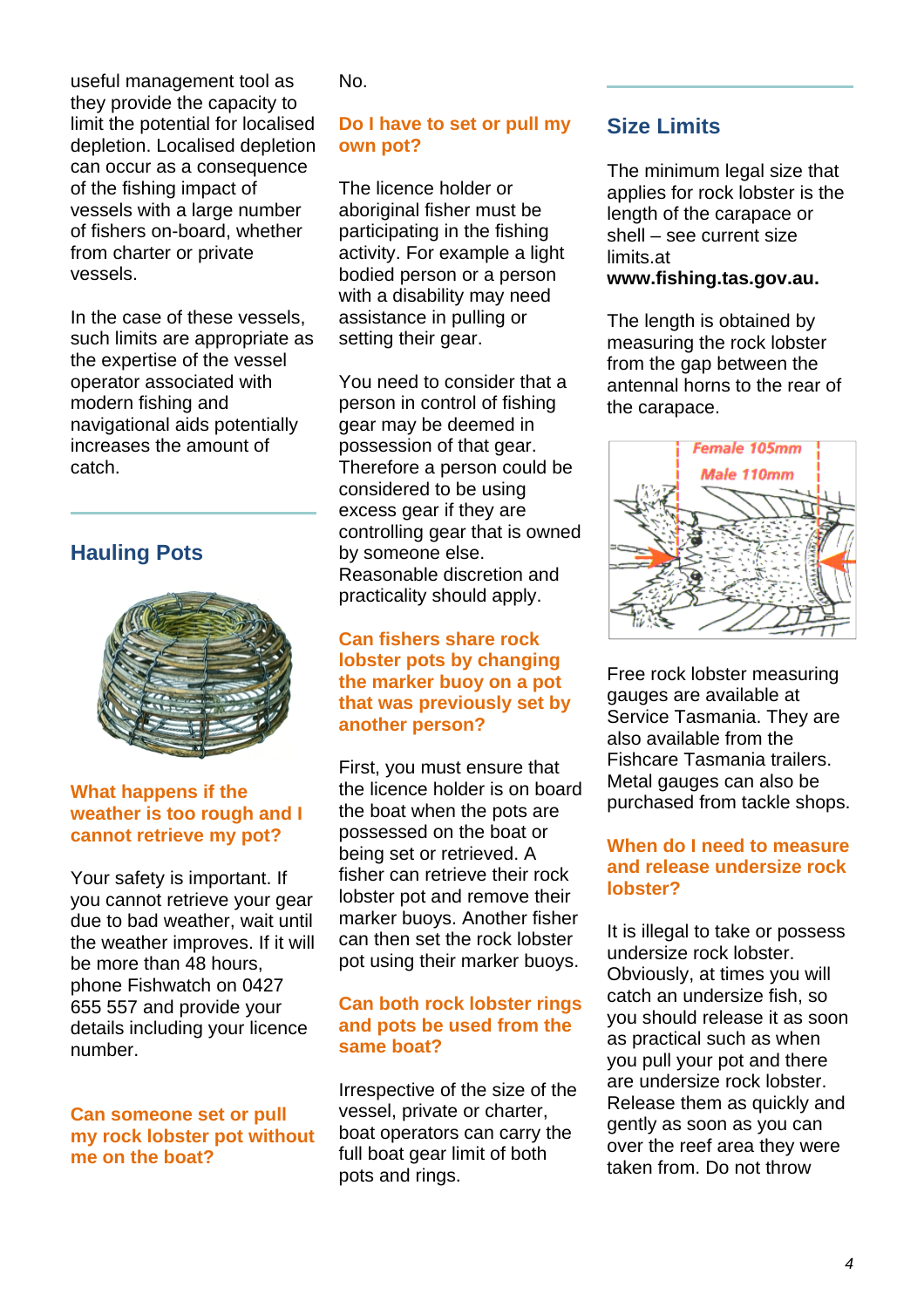them up in the air. If you have drifted off the reef, keep them aside and immediately go to the reef to release them. To increase the survival of released fish, don't hold rock lobster in the wind or heat on the deck of a boat, or release them over sand.

When taking rock lobster by diving, measure them in the water and return it to the crevice it was taken. Recheck your catch when you get back to the boat or shore.

#### **Can I take more than the catch limit and sort my catch later?**

You must sort your catch as soon as practical. This means releasing all undersize and berried rock lobster, as well as keeping within your individual catch limits. For divers, this means that you should measure your catch as you go because you cannot exceed your bag limit. It is not an excuse to say that you have taken more than the bag limit and were going to release the smaller ones (known as 'high grading') or undersize fish once getting back to the boat or shore.

# **Diving for Rock Lobster**

#### **What gear can I use when diving for rock lobster.**

The possession of a noose on a vessel (unless it is being used for game fishing) and the possession of a crook when diving is banned.

#### **Can a fisher use rock lobster pots or rings or dive at the same time?**

Yes. Providing they are licensed. Divers cannot place any rock lobster in a set pot or remove rock lobster underwater. They must keep within the catch limits.

# **Rock Lobster Caufs**



### **What are the rules when storing lobster in a cauf?**

Fishers may only use one fish cauf - see specifications at **www.fishing.tas.gov.au**. If a fish cauf is used by more than one person, each fisher's rock lobster must be placed into separate compartments. Each compartment must be marked with the fisher's licence number or unique identification code.

#### **How do I separate rock lobster in a cauf?**

There is no prescribed way to make separate compartments in a cauf. One suggestion is to use wire mesh and tie wire to form

separate compartments and possibly a door. The compartments could be labelled with plastic card which is attached inside the compartment with electrical ties.

#### **Does each person need to use marker bouys?**

Yes. Each person that uses a cauf must attach a yellow marker buoy that is the standard size which has their licence number or unique identifying code in the case of Aboriginal fishers in standard lettering.

#### **Can someone remove rock lobster from the cauf on my behalf?**

You must be present and participate in placing or removing your rock lobster from the fish cauf. There are a number of reasons for this; including that a person who has rock lobster in their control may be deemed to possess more rock lobster than their possession limit allows.

#### **Do fish need to be separated in the well of a boat?**

#### **The well of a boat is not a**

**fish cauf.** The rule relating to separation of catch in to separate compartments only applies to fish caufs. Holding fish in a well of a boat is the same as if they are held on any other part of the vessel. Bag and possession limits apply.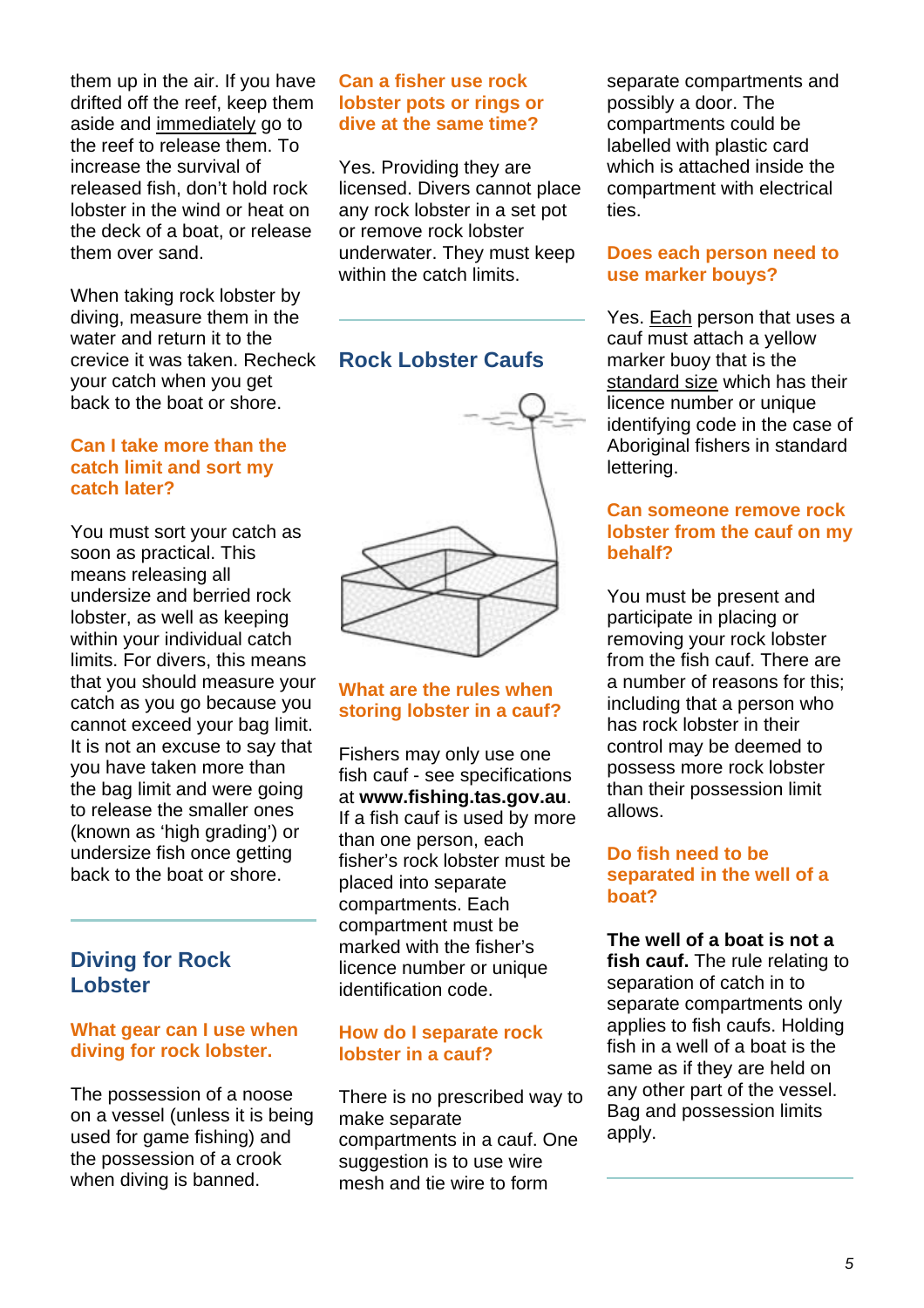# **Gifting Rock Lobster**

#### **If I give away rock lobster, does it count toward my bag limit?**

Yes. The bag limit is the amount of fish you can personally take in one day.

#### **Can I swap rock lobster for something in return such as for a slab of beer?**

No, if you barter goods in exchange for fish that have not been caught commercially, it is considered the same as if you sold the fish. Both the person that receives the reward and the fish are liable for prosecution.

#### **Can our club raffle rock lobster?**

Recreational fish cannot be raffled because under the *Living Marine Resources Management Act 1995* this is defined as a commercial transaction where reward is involved.

If the lobster are bought or donated from the commercial fishery they can be raffled. They are counted as part of the commercial quota system and are marked with commercial tags. A receipt should be provided.

# **Eating Rock Lobster on a Boat**

#### **Can I eat rock lobster on a boat?**

On a boat only one rock lobster can be cut up ready for eating per licensed fisher. This rock lobster is counted in the fisher's daily bag limit.

#### **Seasons**

#### **What are the season open dates for recreational rock lobster?**

The recreational rock lobster fishery in the Eastern Region will open on the third Saturday in November each year. The season start is unchanged for the Western Region and opens on the first Saturday in November each year. Current season dates are at:

#### **www.fishing.tas.gov.au/rec/ seasons**

#### **Can you possess rock lobster pots in an area having a closed season?**

You may only possess a rock lobster pot on state waters from 6 am and set a pot after 1 pm the day before the season opens for that area. Pots may then be pulled after midnight when the season is officially open.

Fishers should be aware that having pots aboard their boat may affect their ability to transit to open areas.

## **Eastern (Green) Rock Lobster**



#### **Do the catch and size limits apply to Eastern (Green) Rock lobster?**

Eastern (green) rock lobster (Jasus verreauxi) have a green body and brownishorange legs. They are found along the east coast of Australia including around the north and east coasts of Tasmania. They are considerably less common in Tasmanian waters than the southern rock lobster (Jasus edwardsii).

Tasmanian rock lobster rules apply to **all rock lobster** of the genus Jasus so the rules applying to southern rock lobster also apply to eastern rock lobster as well.

## **Management Changes**

**Why have there been catch reductions for rock lobster?**

Rock lobster stocks have been in decline over the past five years.

#### **Why has the recreational season open date changed for the Eastern Region?**

Yes, with conditions.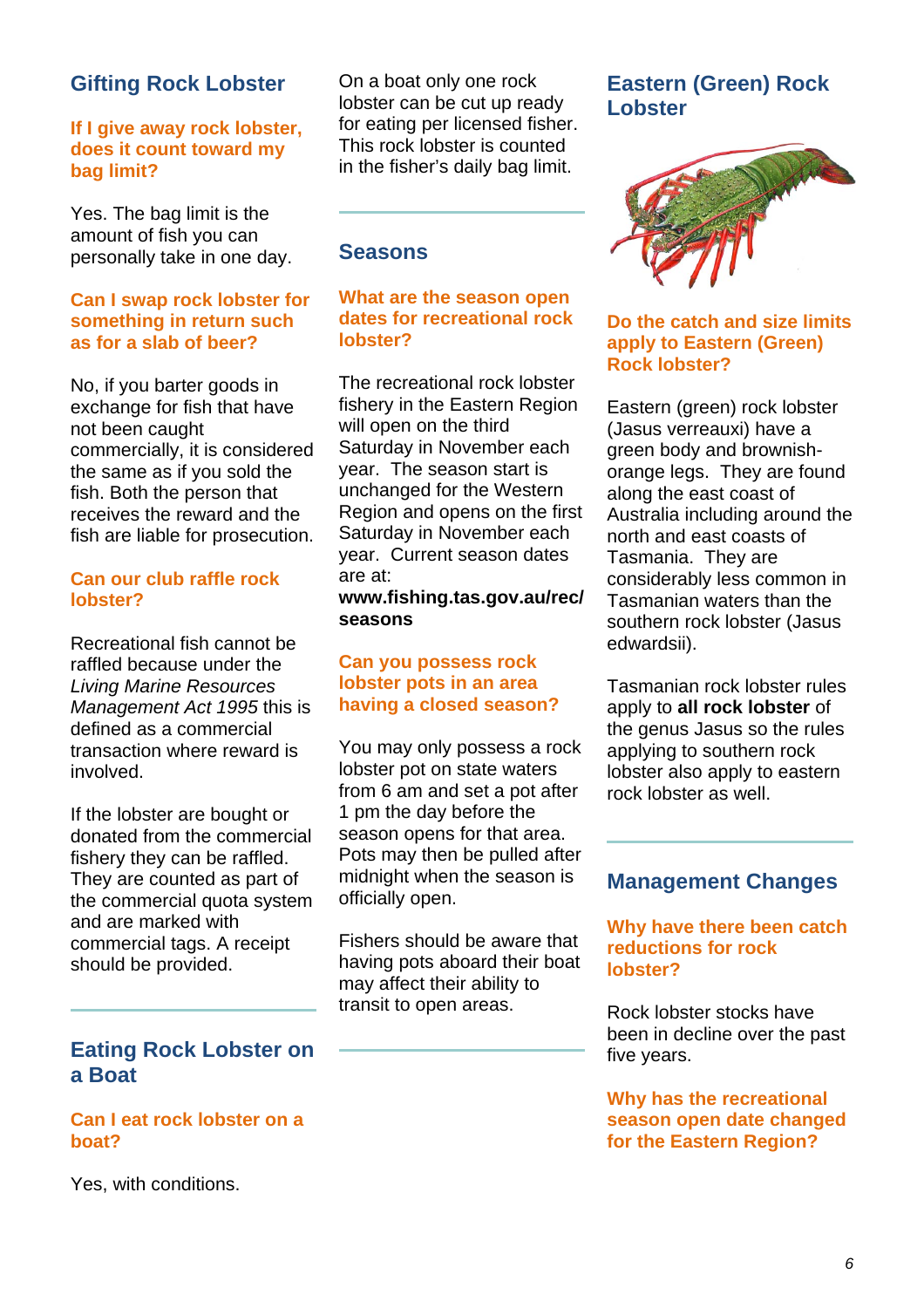Consultation on season dates was part of the rock lobster fishery review held between 2009 and 2011. The final report recommended targeted management changes for the East Coast fishery. Lower catch limits were implemented for the Eastern Region but season adjustments were held over. These are part of a package of additional catch limitations for the recreational and commercial sectors.

#### **Why does it seem as though most of the cuts have been made to the recreational fishery?**

Commercial fishers have also taken significant cuts to their total catch. Their Total Allowable Commercial Catch (TACC) has been reduced. The TACC is reviewed annually. There are also moves to limit the total commercial catch for the East Coast by introducing a commercial catch cap.

#### **How does the Department know how much the recreational sector fishers take?**

In Tasmania, scientifically designed surveys provide estimates of recreational fishing participation and catch by sampling a proportion of licence holders. The sampled fishers are engaged for a 12 month period, issued a diary to complete and contacted regularly by phone by a trained interviewer.

Around 1000 rock lobster licence holders are contacted every two years. These surveys have been conducted since the late 90s and provide estimates of days fished by fishing methods (dive, pot, ring) for areas around Tasmania. The survey methodology has been improved over time by increasing the statewide and regional sample size.

The survey results for the 2012/13 season will be published in early 2014. The next survey is planned for November 2014/15.

#### **Why has the recreational rock lobster season been reduced?**

The report to the Minister on the rock lobster review flagged that shortening the recreational season will be considered along with other measures for the East Coast. The recommendation for reduced Eastern Region bag limits was made on the basis that a season reduction also be considered if necessary. The alternative was a lower bag limit without the season reduction.

#### **Why have all these lines been drawn on the water?**

The purpose of area management is to target management actions at the most affected fishing area and limit the fishing impacts on other areas. There are consequences of area management and boundary lines, particularly in regard to compliance risks. Balanced against applying the management actions

statewide, the area management approach is intended to have less impact while meeting the management objective.

#### **Isn't the East Coast important to recreational fishers?**

The East Coast is important for the recreational fishery because around 70% of the total recreational rock lobster catch is taken from the Eastern Region. Therefore recreational fishers are likely to benefit from additional sustainability measures.

#### **Will there be more changes or cuts to recreational fishery?**

Even with the new rules in place, a cautious approach to managing this fishery is necessary due to declining stock levels. The fishery will continue to be monitored and adjustments considered if necessary. The Department is also investigating whether an individual maximum season limit is appropriate.

## More information at: **www.fishing.tas.gov.au**

Download the interactive *Tasmanian Sea Fishing Guide* phone app for iPhone and Android.

## **www.fishing.tas.gov.au/ phoneapp**

Pick up at copy of the *Recreational Sea Fishing Guide* from Service Tasmania.